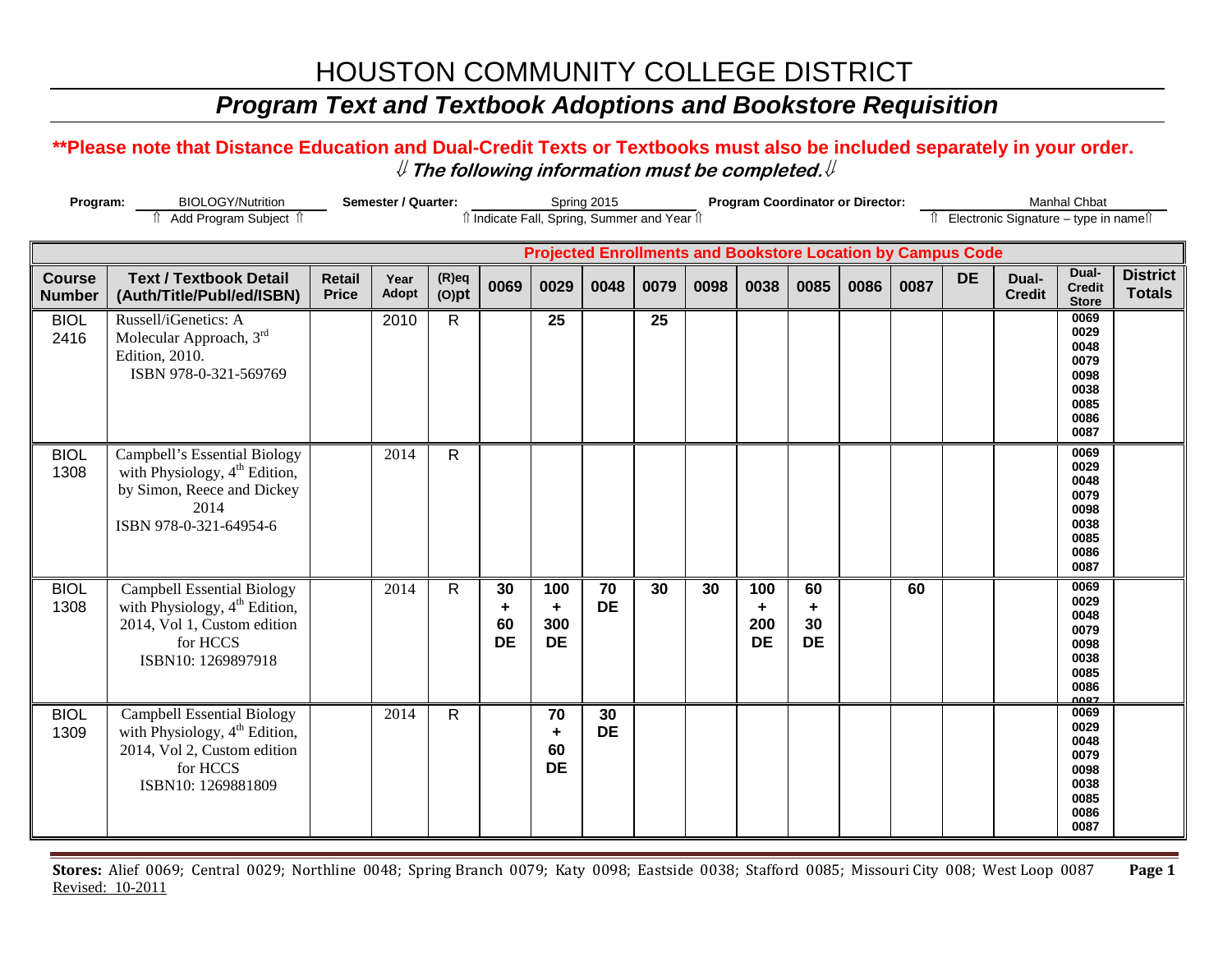### *Program Text and Textbook Adoptions and Bookstore Requisition*

#### **\*\*Please note that Distance Education and Dual-Credit Texts or Textbooks must also be included separately in your order.**  ⇓ **The following information must be completed.**⇓

| Program:                       | <b>BIOLOGY/Nutrition</b><br>Add Program Subject 1                                                                                                                                                            |                               | Semester / Quarter: |                      |      | îl Indicate Fall, Spring, Summer and Year îl | Spring 2015                  |                              |      |                             | <b>Program Coordinator or Director:</b> |      |      |                                                                    | Îl Electronic Signature - type in nameîl | <b>Manhal Chbat</b>                                                  |                                  |
|--------------------------------|--------------------------------------------------------------------------------------------------------------------------------------------------------------------------------------------------------------|-------------------------------|---------------------|----------------------|------|----------------------------------------------|------------------------------|------------------------------|------|-----------------------------|-----------------------------------------|------|------|--------------------------------------------------------------------|------------------------------------------|----------------------------------------------------------------------|----------------------------------|
|                                |                                                                                                                                                                                                              |                               |                     |                      |      |                                              |                              |                              |      |                             |                                         |      |      | <b>Projected Enrollments and Bookstore Location by Campus Code</b> |                                          |                                                                      |                                  |
| <b>Course</b><br><b>Number</b> | <b>Text / Textbook Detail</b><br>(Auth/Title/Publ/ed/ISBN)                                                                                                                                                   | <b>Retail</b><br><b>Price</b> | Year<br>Adopt       | $(R)$ eq<br>$(O)$ pt | 0069 | 0029                                         | 0048                         | 0079                         | 0098 | 0038                        | 0085                                    | 0086 | 0087 | <b>DE</b>                                                          | Dual-<br><b>Credit</b>                   | Dual-<br><b>Credit</b><br><b>Store</b>                               | <b>District</b><br><b>Totals</b> |
| <b>BIOL</b><br>1322            | Turley/Thompson, Nutrition<br>Your Life Science<br>ISBN: 978-1-2-8514558-7                                                                                                                                   |                               | 2013                | $\mathsf{R}$         | 30   | 200<br>٠<br>200<br><b>DE</b>                 | 200<br>÷<br>120<br><b>DE</b> | 30<br>٠<br>90<br><b>DE</b>   |      | 100<br>488<br><b>DE</b>     | 150<br>٠<br>30<br><b>DE</b>             |      | 30   |                                                                    |                                          | 0069<br>0029<br>0048<br>0079<br>0098<br>0038<br>0085<br>0086<br>0087 |                                  |
| <b>BIOL</b><br>1406            | Campbell/Reece, Biology,<br>10 <sup>th</sup> edition/Pearson. 2014,<br>Vol 1<br>Reece/Urry/Cain/ Campbell<br>Biology, 10th edition<br>Pearson, Vol 1<br><b>Custom Edition for HCCS</b><br>ISBN10: 1269881140 |                               | 2014                | $\mathsf{R}$         | 150  | 500<br>÷.<br>50<br><b>DE</b>                 | 200                          | 300<br>÷<br>150<br><b>DE</b> | 200  | 375<br>٠<br>75<br><b>DE</b> | 410                                     | 75   | 175  |                                                                    | 25 @<br>0069                             | 0069<br>0029<br>0048<br>0079<br>0098<br>0038<br>0085<br>0086<br>0087 |                                  |
| <b>BIOL</b><br>1406            | Biology 1406 Laboratory<br>Manual Blue Door<br>Publishing 2011<br>9781599843148                                                                                                                              |                               | 2011                | $\mathsf{R}$         | 150  |                                              | 200                          | 300<br>÷<br>150<br><b>DE</b> | 200  | 375<br>÷<br>75<br><b>DE</b> | 434                                     | 75   | 175  |                                                                    | 25@<br>0069                              | 0069<br>0029<br>0048<br>0079<br>0098<br>0038<br>0085<br>0086<br>0087 |                                  |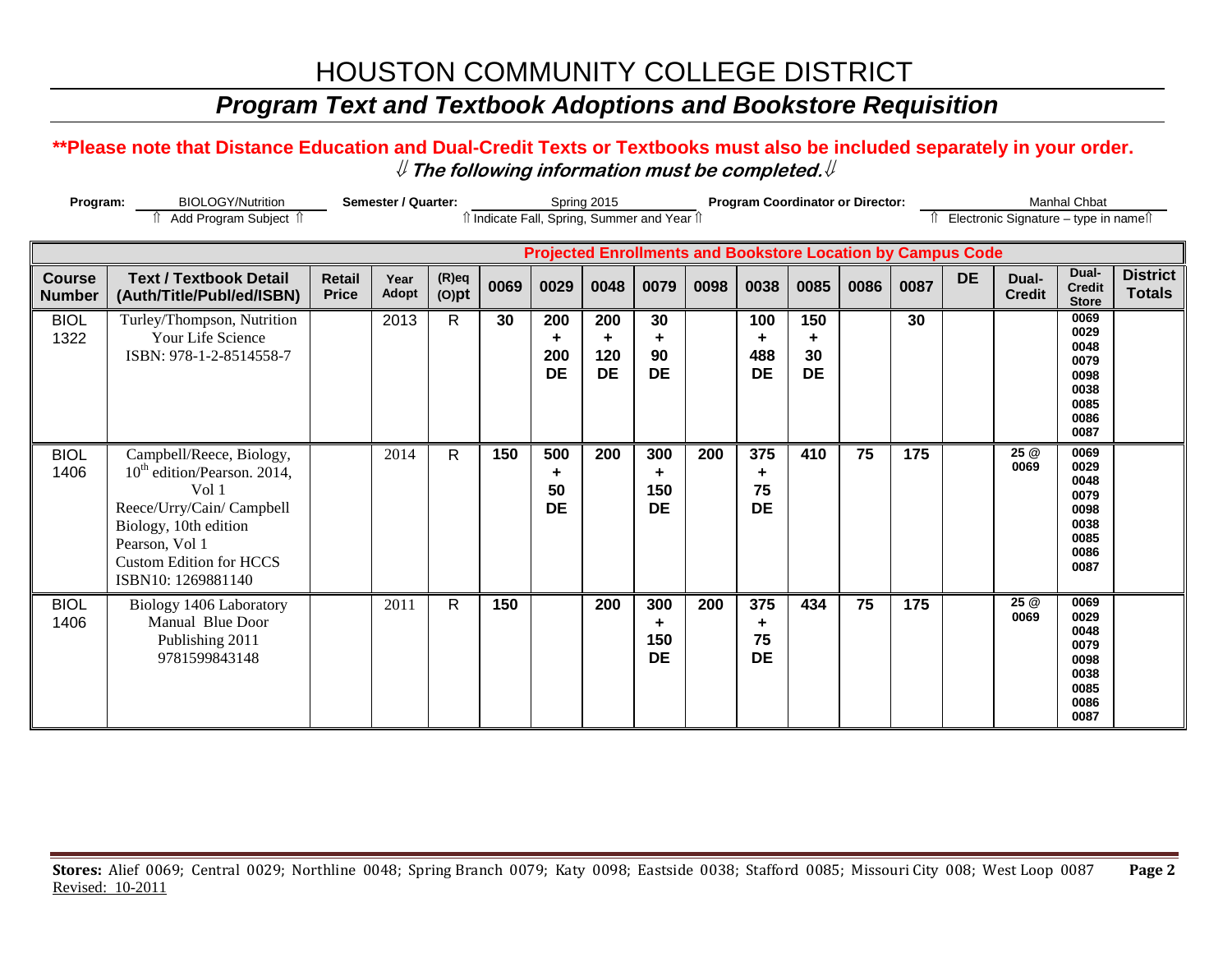### *Program Text and Textbook Adoptions and Bookstore Requisition*

**\*\*Please note that Distance Education and Dual-Credit Texts or Textbooks must also be included separately in your order.** 

| <b>Course</b><br><b>Number</b> | <b>Text / Textbook Detail</b><br>(Auth/Title/Publ/ed/ISBN)                                      | Retail<br><b>Price</b> | Year<br>Adopt | (R)eq<br>$(O)$ pt | 0069 | 0029 | 0048 | 0079 | 0098 | 0038 | 0085 | 0086 | 0087 | <b>DE</b> | Dual-<br><b>Credit</b> | Dual-<br><b>Credit</b><br><b>Store</b>                               | <b>District</b><br><b>Totals</b> |
|--------------------------------|-------------------------------------------------------------------------------------------------|------------------------|---------------|-------------------|------|------|------|------|------|------|------|------|------|-----------|------------------------|----------------------------------------------------------------------|----------------------------------|
| <b>BIOL</b><br>1406            | Wagle, Turell//General<br>Biology I Lab manual: A<br>Hands-on<br><b>Experience//Royal Press</b> |                        | 2010          | R                 |      | 400  |      |      |      |      |      |      |      |           |                        | 0069<br>0029<br>0048<br>0079<br>0098<br>0038<br>0085<br>0086<br>0087 |                                  |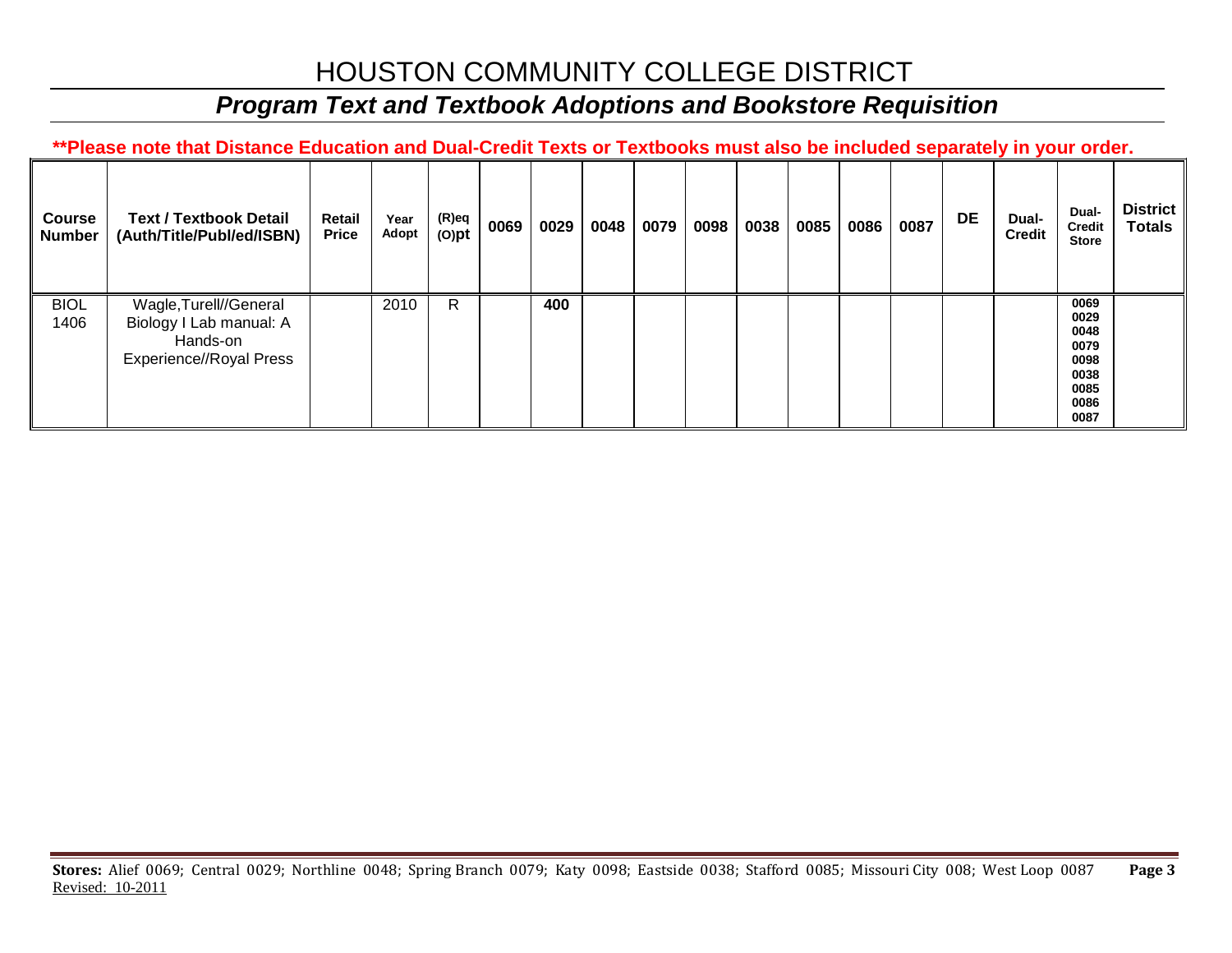### *Program Text and Textbook Adoptions and Bookstore Requisition*

#### **\*\*Please note that Distance Education and Dual-Credit Texts or Textbooks must also be included separately in your order.**  ⇓ **The following information must be completed.**⇓

| Program:                       | <b>BIOLOGY/Nutrition</b>                                                                                                                                                  |                               | Semester / Quarter: |                      |                                              |      | Spring 2015 |                                                |      | <b>Program Coordinator or Director:</b>                            |      |      |      |           |                                          | Manhal Chbat                                                         |                                  |
|--------------------------------|---------------------------------------------------------------------------------------------------------------------------------------------------------------------------|-------------------------------|---------------------|----------------------|----------------------------------------------|------|-------------|------------------------------------------------|------|--------------------------------------------------------------------|------|------|------|-----------|------------------------------------------|----------------------------------------------------------------------|----------------------------------|
|                                | n Add Program Subject n                                                                                                                                                   |                               |                     |                      | îl Indicate Fall, Spring, Summer and Year îl |      |             |                                                |      |                                                                    |      |      |      |           | Îl Electronic Signature - type in nameîl |                                                                      |                                  |
|                                |                                                                                                                                                                           |                               |                     |                      |                                              |      |             |                                                |      | <b>Projected Enrollments and Bookstore Location by Campus Code</b> |      |      |      |           |                                          |                                                                      |                                  |
| <b>Course</b><br><b>Number</b> | <b>Text / Textbook Detail</b><br>(Auth/Title/Publ/ed/ISBN)                                                                                                                | <b>Retail</b><br><b>Price</b> | Year<br>Adopt       | $(R)$ eq<br>$(O)$ pt | 0069                                         | 0029 | 0048        | 0079                                           | 0098 | 0038                                                               | 0085 | 0086 | 0087 | <b>DE</b> | Dual-<br><b>Credit</b>                   | Dual-<br><b>Credit</b><br><b>Store</b>                               | <b>District</b><br><b>Totals</b> |
| <b>BIOL</b><br>1407            | Campbell/Reece, Biology,<br>10 <sup>th</sup> edition/Pearson, 2014<br>Reece/Urry/Cain/ Campbell<br>Pearson, Vol 2<br><b>Custom Edition for HCCS</b><br>ISBN10: 1269751913 |                               | 2011                | $\mathsf{R}$         | 50                                           | 150  | 150         | 100<br>$\ddot{\phantom{1}}$<br>50<br><b>DE</b> | 50   | 157<br>٠<br>50<br><b>DE</b>                                        | 96   |      | 22   |           |                                          | 0069<br>0029<br>0048<br>0079<br>0098<br>0038<br>0085<br>0086<br>0087 |                                  |
| <b>BIOL</b><br>1407            | Biology 1407 Laboratory<br>Manual<br><b>Blue Door Publishing</b><br>2011 9781599843131                                                                                    |                               | 2011                | $\mathsf{R}$         | $\overline{50}$                              |      | 150         | 100<br>٠<br>50<br><b>DE</b>                    | 50   | 157<br>٠<br>50<br><b>DE</b>                                        | 96   |      | 22   |           |                                          | 0069<br>0029<br>0048<br>0079<br>0098<br>0038<br>0085<br>0086<br>0087 |                                  |
| <b>BIOL</b><br>1407            | Wagle,Turell//General<br>Biology II Lab Manual: A<br>Hands-on Experience//Royal<br>Press<br>1st Edition, 2009                                                             |                               | 2009                | $\mathsf{R}$         |                                              | 150  |             |                                                |      |                                                                    |      |      |      |           |                                          | 0069<br>0029<br>0048<br>0079<br>0098<br>0038<br>0085<br>0086<br>0087 |                                  |
| <b>Biol</b><br>1406<br>1407    | Morton, Perry//General<br><b>Biology Photo</b><br>Atlas//Wadsworth<br>1996//ISBN 0-534-23556-5                                                                            |                               | 1996                | $\circ$              |                                              |      |             |                                                |      |                                                                    |      |      |      |           |                                          | 0069<br>0029<br>0048<br>0079<br>0098<br>0038<br>0085<br>0086<br>0087 |                                  |

**Stores:** Alief 0069; Central 0029; Northline 0048; Spring Branch 0079; Katy 0098; Eastside 0038; Stafford 0085; Missouri City 008; West Loop 0087 **Page 4** Revised: 10-2011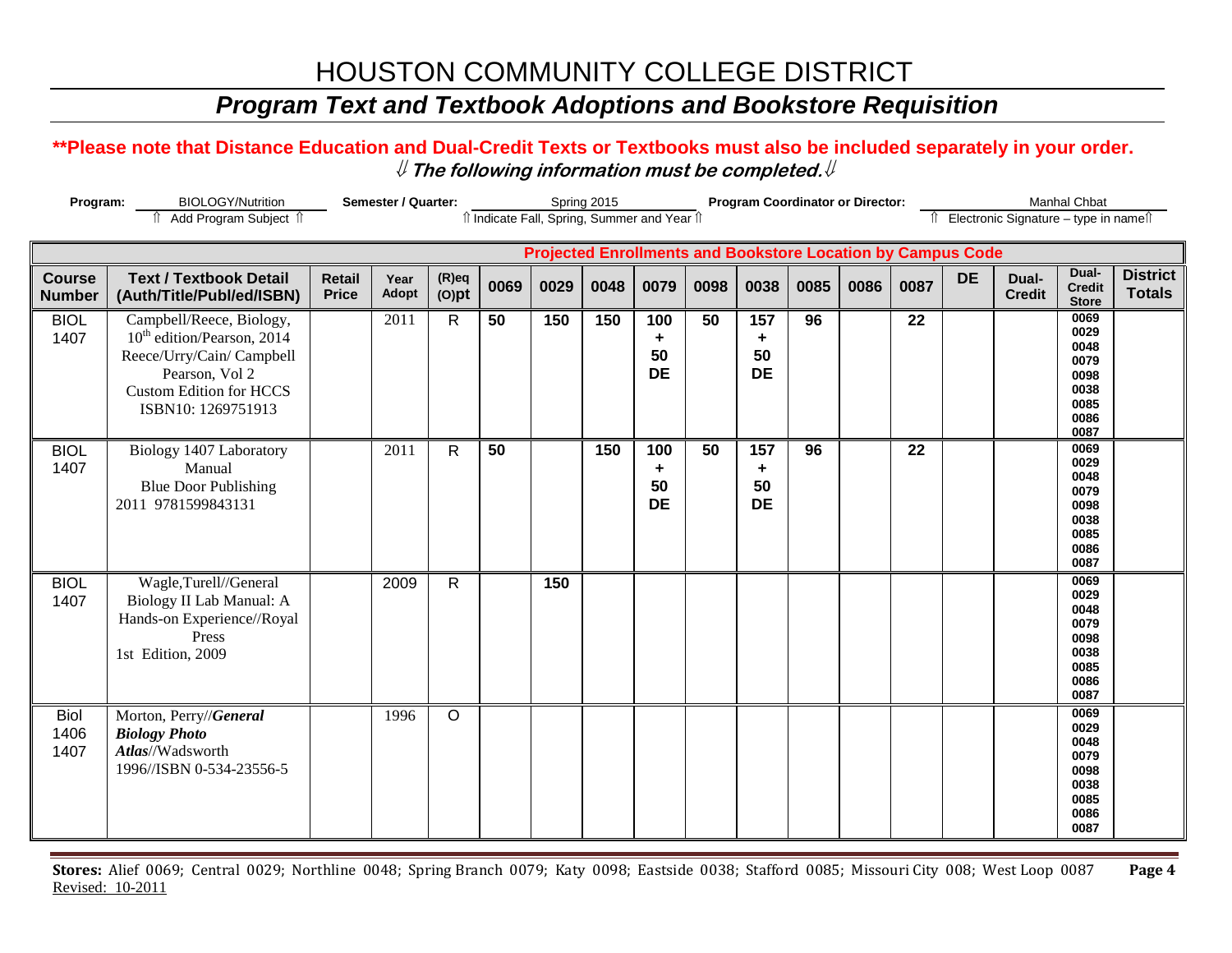### *Program Text and Textbook Adoptions and Bookstore Requisition*

#### **\*\*Please note that Distance Education and Dual-Credit Texts or Textbooks must also be included separately in your order.**  ⇓ **The following information must be completed.**⇓

| Program:                       | <b>BIOLOGY/Nutrition</b>                                                                                                                                          |                               | Semester / Quarter: |                      |                                              |                             | Spring 2015 |                                                |      |                              | <b>Program Coordinator or Director:</b> |      |      |                                                                    |                                        | Manhal Chbat                                                         |                                  |
|--------------------------------|-------------------------------------------------------------------------------------------------------------------------------------------------------------------|-------------------------------|---------------------|----------------------|----------------------------------------------|-----------------------------|-------------|------------------------------------------------|------|------------------------------|-----------------------------------------|------|------|--------------------------------------------------------------------|----------------------------------------|----------------------------------------------------------------------|----------------------------------|
|                                | fî Add Program Subject fî                                                                                                                                         |                               |                     |                      | îl Indicate Fall, Spring, Summer and Year îl |                             |             |                                                |      |                              |                                         |      |      |                                                                    | î Electronic Signature - type in nameî |                                                                      |                                  |
|                                |                                                                                                                                                                   |                               |                     |                      |                                              |                             |             |                                                |      |                              |                                         |      |      | <b>Projected Enrollments and Bookstore Location by Campus Code</b> |                                        |                                                                      |                                  |
| <b>Course</b><br><b>Number</b> | <b>Text / Textbook Detail</b><br>(Auth/Title/Publ/ed/ISBN)                                                                                                        | <b>Retail</b><br><b>Price</b> | Year<br>Adopt       | $(R)$ eq<br>$(O)$ pt | 0069                                         | 0029                        | 0048        | 0079                                           | 0098 | 0038                         | 0085                                    | 0086 | 0087 | <b>DE</b><br>0029                                                  | Dual-<br><b>Credit</b>                 | Dual-<br><b>Credit</b><br><b>Store</b>                               | <b>District</b><br><b>Totals</b> |
| <b>BIOL</b><br>2420            | Microbiology with Disease<br>by Taxonomy, Bauman,<br>Pearson Publ, 4 <sup>th</sup> Ed, 2014<br>A la Carte PACKAGE HCCS<br>ISBN10: 1269897934                      |                               | 2011                | $\mathsf{R}$         |                                              | 175<br>٠<br>25<br><b>DE</b> |             |                                                |      | 130<br>٠<br>60<br><b>DE</b>  |                                         |      | 60   |                                                                    |                                        | 0069<br>0029<br>0048<br>0079<br>0098<br>0038<br>0085<br>0086<br>0087 |                                  |
| <b>BIOL</b><br>2401            | Saladin<br>Anatomy & Physiology: The<br>Unity of Form and Function,<br>7/e, McGraw-Hill, 2014                                                                     |                               | 2014                | $\mathsf{R}$         |                                              |                             |             |                                                |      |                              | 288                                     | 50   | 132  |                                                                    |                                        | 0069<br>0029<br>0048<br>0079<br>0098<br>0038<br>0085<br>0086<br>0087 |                                  |
| <b>BIOL</b><br>2401            | Fundamentals of Anatomy &<br>Physiology, Martini, Nath,<br>Bartholomew, 10 <sup>th</sup> Ed, 2014,<br>Pearson<br>A la<br>Carte PACKAGE HCCS<br>ISBN10: 1269897926 |                               | 2014                | $\mathsf{R}$         | 125                                          | 400<br>٠<br>50<br><b>DE</b> | 250         | 250<br>$\ddot{}$<br>50<br><b>DE</b>            | 75   | 275<br>٠<br>100<br><b>DE</b> |                                         |      | 300  |                                                                    | 25@<br>0069                            | 0069<br>0029<br>0048<br>0079<br>0098<br>0038<br>0085<br>0086<br>0087 |                                  |
| <b>BIOL</b><br>2401            | Keating, Wiersema/<br>Anatomy and Physiology 1<br>Lab Manual/ University copy<br>Center, 3 <sup>rd</sup> edition 1997<br>ISBN 089641-198-2                        |                               | 2000                | $\mathsf{R}$         | 125                                          |                             | 250         | 250<br>$\ddot{\phantom{1}}$<br>50<br><b>DE</b> | 75   |                              |                                         |      |      |                                                                    | 25 @<br>0069                           | 0069<br>0029<br>0048<br>0079<br>0098<br>0038<br>0085<br>0086<br>0087 |                                  |

**Stores:** Alief 0069; Central 0029; Northline 0048; Spring Branch 0079; Katy 0098; Eastside 0038; Stafford 0085; Missouri City 008; West Loop 0087 **Page 5** Revised: 10-2011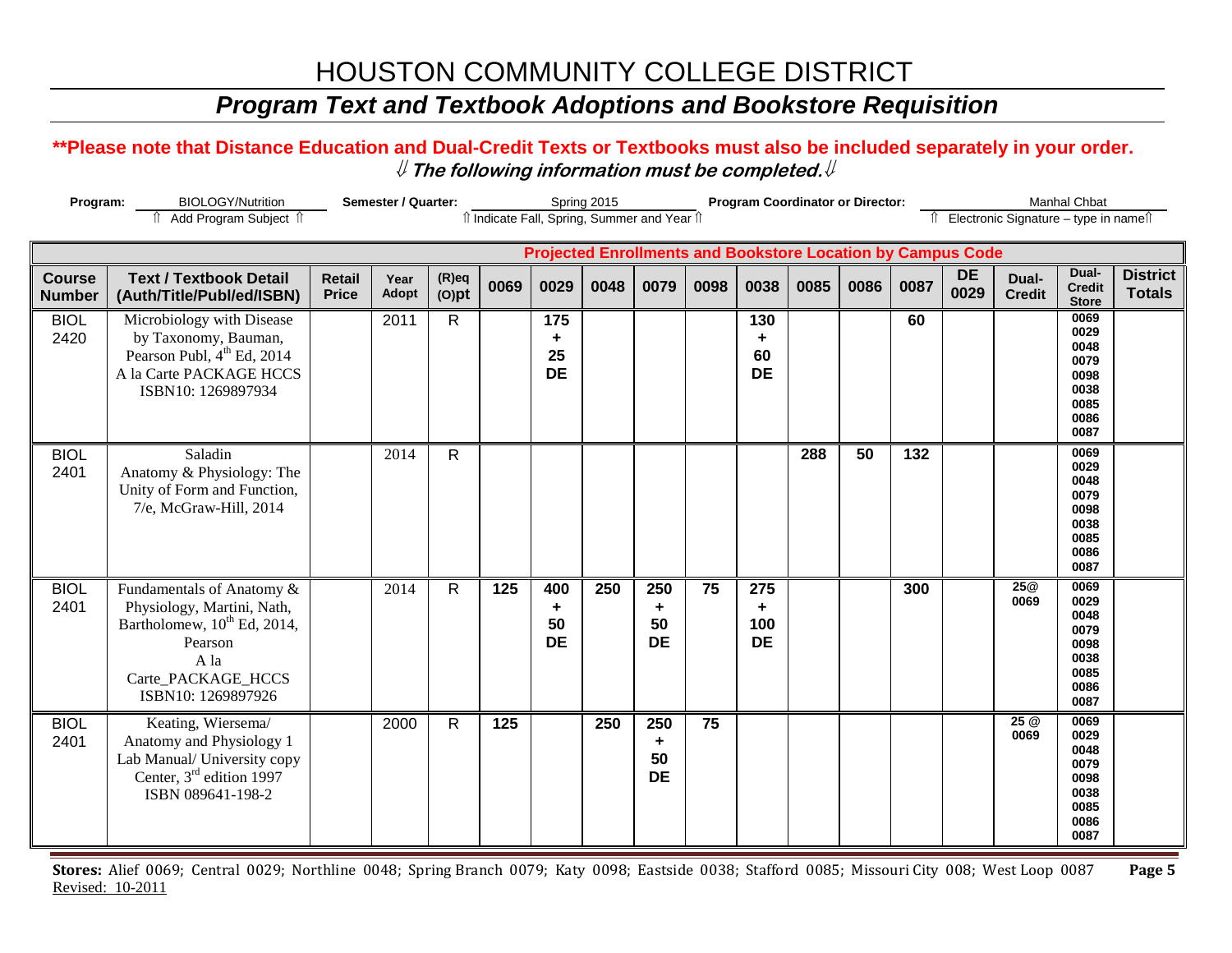### *Program Text and Textbook Adoptions and Bookstore Requisition*

#### **\*\*Please note that Distance Education and Dual-Credit Texts or Textbooks must also be included separately in your order.**  ⇓ **The following information must be completed.**⇓

| Program:<br><b>BIOLOGY/Nutrition</b> |                                                                                                                                                                   |                               | Semester / Quarter: |                      |      |      | Spring 2015                                  |                                                                    |      |                             | <b>Program Coordinator or Director:</b> |      |      |                                       |                        | Manhal Chbat                                                         |                                  |
|--------------------------------------|-------------------------------------------------------------------------------------------------------------------------------------------------------------------|-------------------------------|---------------------|----------------------|------|------|----------------------------------------------|--------------------------------------------------------------------|------|-----------------------------|-----------------------------------------|------|------|---------------------------------------|------------------------|----------------------------------------------------------------------|----------------------------------|
|                                      | Add Program Subject 1                                                                                                                                             |                               |                     |                      |      |      | ft Indicate Fall, Spring, Summer and Year ft |                                                                    |      |                             |                                         |      |      | Electronic Signature - type in namell |                        |                                                                      |                                  |
|                                      |                                                                                                                                                                   |                               |                     |                      |      |      |                                              | <b>Projected Enrollments and Bookstore Location by Campus Code</b> |      |                             |                                         |      |      |                                       |                        |                                                                      |                                  |
| <b>Course</b><br><b>Number</b>       | <b>Text / Textbook Detail</b><br>(Auth/Title/Publ/ed/ISBN)                                                                                                        | <b>Retail</b><br><b>Price</b> | Year<br>Adopt       | $(R)$ eq<br>$(O)$ pt | 0069 | 0029 | 0048                                         | 0079                                                               | 0098 | 0038                        | 0085                                    | 0086 | 0087 | <b>DE</b><br>0029                     | Dual-<br><b>Credit</b> | Dual-<br><b>Credit</b><br><b>Store</b>                               | <b>District</b><br><b>Totals</b> |
| <b>Biol</b><br>2401                  | Loboffe, Michael J.<br>Α<br>Photographic Atlas of<br>Histology<br>$13^{th}$ Ed.<br>Wiley<br><b>ISBN</b>                                                           |                               |                     | $\circ$              |      |      |                                              |                                                                    |      |                             |                                         |      |      |                                       |                        | 0069<br>0029<br>0048<br>0079<br>0098<br>0038<br>0085<br>0086<br>0087 |                                  |
| <b>Biol</b><br>2401                  | Human Anatomy and<br>Physiology 1 BIOL 2401<br>Lab Manual<br>Johnson-Murray and Wagle,<br>$5th$ edition, 2013<br>Royal Publishing                                 |                               |                     | R                    |      | 400  |                                              |                                                                    |      | 350                         |                                         |      |      |                                       |                        | 0069<br>0029<br>0048<br>0079<br>0098<br>0038<br>0085<br>0086<br>0087 |                                  |
| <b>Biol</b><br>2402                  | Tortora and Derrickson.<br>Principles of Anatomy and<br>Physiology<br>13 <sup>th</sup> edition, Wiley, 2012<br>ISBN 9780470565100                                 |                               | 2011                |                      |      |      |                                              |                                                                    |      |                             |                                         |      |      |                                       |                        |                                                                      |                                  |
| <b>Biol</b><br>2402                  | Fundamentals of Anatomy &<br>Physiology, Martini, Nath,<br>Bartholomew, 10 <sup>th</sup> Ed, 2014,<br>Pearson<br>A la<br>Carte_PACKAGE_HCCS<br>ISBN10: 1269897926 |                               | 2011                | R                    | 75   | 150  | 200                                          | 125                                                                | 50   | 210<br>÷<br>40<br><b>DE</b> | 100                                     | 25   | 100  |                                       |                        | 0069<br>0029<br>0048<br>0079<br>0098<br>0038<br>0085<br>0086<br>0087 |                                  |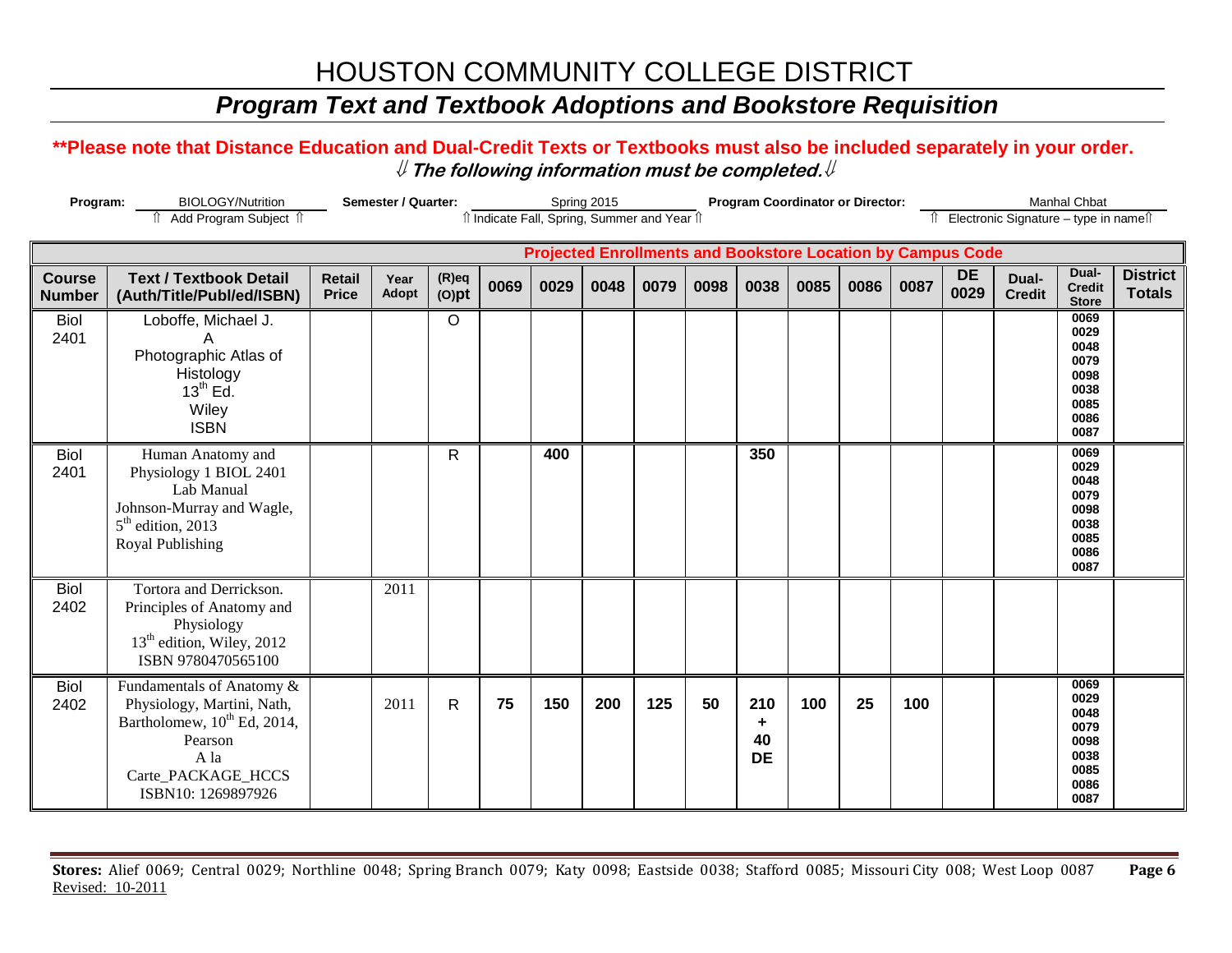### *Program Text and Textbook Adoptions and Bookstore Requisition*

**\*\*Please note that Distance Education and Dual-Credit Texts or Textbooks must also be included separately in your order.** 

| <b>Course</b><br><b>Number</b> | <b>Text / Textbook Detail</b><br>(Auth/Title/Publ/ed/ISBN)                                                                                   | Retail<br><b>Price</b> | Year<br>Adopt | (R)eq<br>$(O)$ pt | 0069 | 0029 | 0048 | 0079 | 0098 | 0038 | 0085 | 0086 | 0087 | DE<br>0029 | Dual-<br><b>Credit</b> | Dual-<br><b>Credit</b><br><b>Store</b>                               | <b>District</b><br><b>Totals</b> |
|--------------------------------|----------------------------------------------------------------------------------------------------------------------------------------------|------------------------|---------------|-------------------|------|------|------|------|------|------|------|------|------|------------|------------------------|----------------------------------------------------------------------|----------------------------------|
| <b>Biol</b><br>2402            | Keating, Wiersema,<br>Anatomy and Phys II<br>Laboratory Manual<br>3 rd edition (Pink Paper<br>back)<br><b>University Copy Center</b><br>1997 |                        | 2000          | R                 | 75   |      | 200  | 125  | 50   |      |      |      |      |            |                        | 0069<br>0029<br>0048<br>0079<br>0098<br>0038<br>0085<br>0086<br>0087 |                                  |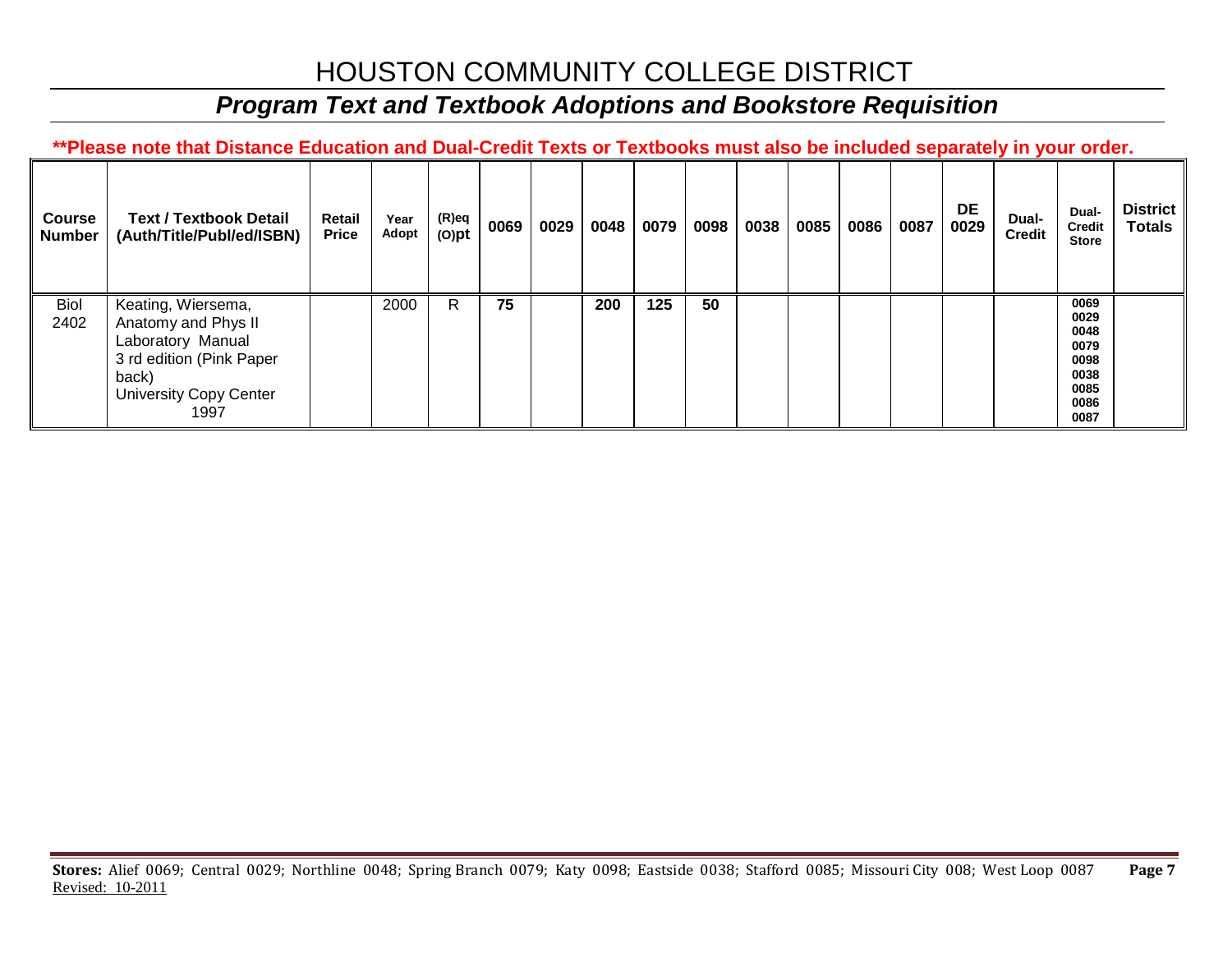### *Program Text and Textbook Adoptions and Bookstore Requisition*

#### **\*\*Please note that Distance Education and Dual-Credit Texts or Textbooks must also be included separately in your order.**  ⇓ **The following information must be completed.**⇓

| Program:                       | <b>BIOLOGY/Nutrition</b>                                                                                                         | Semester / Quarter:    |               |                      | Spring 2015                                  |      |      |      | <b>Program Coordinator or Director:</b> |      |      |      |      | Manhal Chbat                                                       |                                          |                                                                      |                                  |
|--------------------------------|----------------------------------------------------------------------------------------------------------------------------------|------------------------|---------------|----------------------|----------------------------------------------|------|------|------|-----------------------------------------|------|------|------|------|--------------------------------------------------------------------|------------------------------------------|----------------------------------------------------------------------|----------------------------------|
|                                | î Add Program Subject î                                                                                                          |                        |               |                      | îl Indicate Fall, Spring, Summer and Year îl |      |      |      |                                         |      |      |      |      |                                                                    | Îl Electronic Signature - type in nameîl |                                                                      |                                  |
|                                |                                                                                                                                  |                        |               |                      |                                              |      |      |      |                                         |      |      |      |      | <b>Projected Enrollments and Bookstore Location by Campus Code</b> |                                          |                                                                      |                                  |
| <b>Course</b><br><b>Number</b> | <b>Text / Textbook Detail</b><br>(Auth/Title/Publ/ed/ISB                                                                         | Retail<br><b>Price</b> | Year<br>Adopt | $(R)$ eq<br>$(O)$ pt | 0069                                         | 0029 | 0048 | 0079 | 0098                                    | 0038 | 0085 | 0086 | 0087 | <b>DE</b><br>0029                                                  | Dual-<br><b>Credit</b>                   | Dual-<br><b>Credit</b><br><b>Store</b>                               | <b>District</b><br><b>Totals</b> |
| <b>Biol</b><br>2402            | Human Anatomy and<br>Physiology 1 BIOL 2402<br>lab Manual<br>Johnson-Murray and<br>Wagle, 3rd edition, 2013.<br>Royal Publishing |                        | 2013          | $\mathsf{R}$         |                                              | 200  | 200  |      |                                         | 290  |      |      | 100  |                                                                    |                                          | 0069<br>0029<br>0048<br>0079<br>0098<br>0038<br>0085<br>0086<br>0087 |                                  |
| <b>Biol</b><br>2420            | Talaro/Foundations in<br>Microbiology, 10 <sup>th</sup> edition<br>2014.<br>McGraw-Hill<br>ISBN-13 9781259172182                 |                        | 2014          | $\mathsf{R}$         | 25                                           |      | 250  | 250  | $\overline{25}$                         |      | 100  |      | 66   |                                                                    |                                          | 0069<br>0029<br>0048<br>0079<br>0098<br>0038<br>0085<br>0086<br>0087 |                                  |
| <b>Biol</b><br>2420            | Sen, P, Wiersema<br>D//Microbiology:<br><b>Lab Manual</b><br><b>Edition 5.5</b><br>Royal Publishing/HCCS                         |                        | 2011          | $\mathsf{R}$         |                                              | 200  | 250  |      |                                         | 180  | 100  |      | 126  |                                                                    |                                          | 0069<br>0029<br>0048<br>0079<br>0098<br>0038<br>0085<br>0086<br>0087 |                                  |
| <b>Biol</b><br>2420            | Attisha/Keating Lab<br>Exercises in<br>College Microbiology. 3rd<br><b>Edition University</b><br>Copy Center, 2003               |                        |               | $\mathsf{R}$         | 25                                           |      |      | 250  | 25                                      |      |      |      |      |                                                                    |                                          | 0069<br>0029<br>0048<br>0079<br>0098<br>0038<br>0085<br>0086<br>0087 |                                  |

**Stores:** Alief 0069; Central 0029; Northline 0048; Spring Branch 0079; Katy 0098; Eastside 0038; Stafford 0085; Missouri City 008; West Loop 0087 **Page 8** Revised: 10-2011